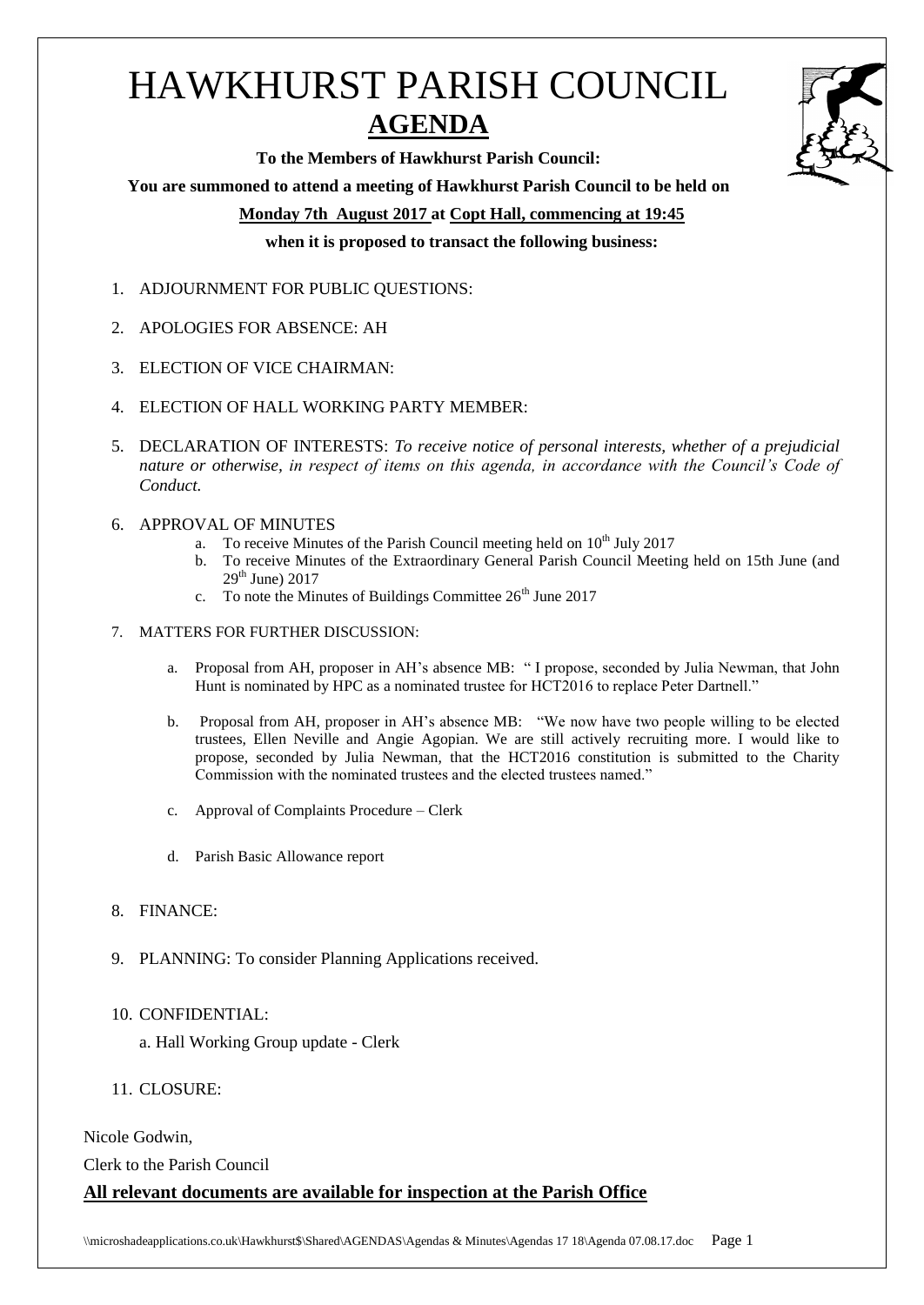Agenda Item 8: Finance.

## INCOME AND EXPENDITURE JULY 2017

| Accounts for payment              | £  | 4,354.50  |
|-----------------------------------|----|-----------|
| Payment received                  | £  | 3,802.00  |
| <b>Net Expenditure</b>            | -£ | 552.50    |
| <b>Cambridge &amp; Counties</b>   | £  | 76,141.95 |
| <b>Cambridge Building Society</b> | £  | 75,088.42 |
| <b>Lloyds Current</b>             | £  | 10,478.00 |
| <b>Lloyds Access Reserve</b>      | £  | 67,908.81 |
| Petty Cash                        | £  | 13.41     |

8.1 Agreement to pay payments schedule.

8.2 Account reconciliation and petty cash check.

8.3 – Note receipt of S.3 External Auditor Certificate from PK Littlejohn.

8.4 – Note results of finance healthcheck with David Bucket of Kalc

Agenda Item 6: Planning

6.1 Planning & Highways Information:

| Ref. No.        | Proposal            | Location                | Comments                  |
|-----------------|---------------------|-------------------------|---------------------------|
| 16/07617/FULL   | Retention of a      | Cowden Farmhouse,       | Appeal lodged against     |
|                 | pond                | Horns Rd                | refusal                   |
| 17/01575/FULL   | Erection of 9       | Marlborough House       | Application withdrawn     |
|                 | houses              | School                  |                           |
| <b>TWBC/KCC</b> | Double yellow lines | From High Street into   | Following complaint about |
|                 |                     | Northgrove Road and top | dangerous parking to      |
|                 |                     | of Western Road         | <b>KCC</b>                |

## 6.2 Planning TWBC Approved:

| Ref           | Proposal                                                                      | Location                                              | Comments/Valid                                                            |
|---------------|-------------------------------------------------------------------------------|-------------------------------------------------------|---------------------------------------------------------------------------|
| 17/01645/FULL | Replacement of one dwelling<br>with pair of semi-detached.                    | Orleigh, Copthall Avenue                              |                                                                           |
| 17/01257/SUB  | Details re: Conditions 3,4,5, of<br>17/00261/FULL                             | Wyndham House,<br>Delmonden Lane                      | Materials, acoustic<br>fencing and<br>landscape scheme                    |
| 17/01223/TPO  | Remove hornbeam and<br>sycamore                                               | 6 Church Walk                                         | One replacement<br>yew tree to be<br>planted                              |
| 17/02353/SUB  | Details re: Condition 3 of<br>16/502248/FULL                                  | Garages, Park Cottages                                | Materials for 1<br>home                                                   |
| 17/01958/TCA  | Fell Holly, copper beech, conifer,<br>trim laurel, reduce silver birch<br>30% | 3 Lillesden Cottages, The<br>Moor (conservation area) | Recommends new<br>smaller maturing<br>species planted to<br>replace those |